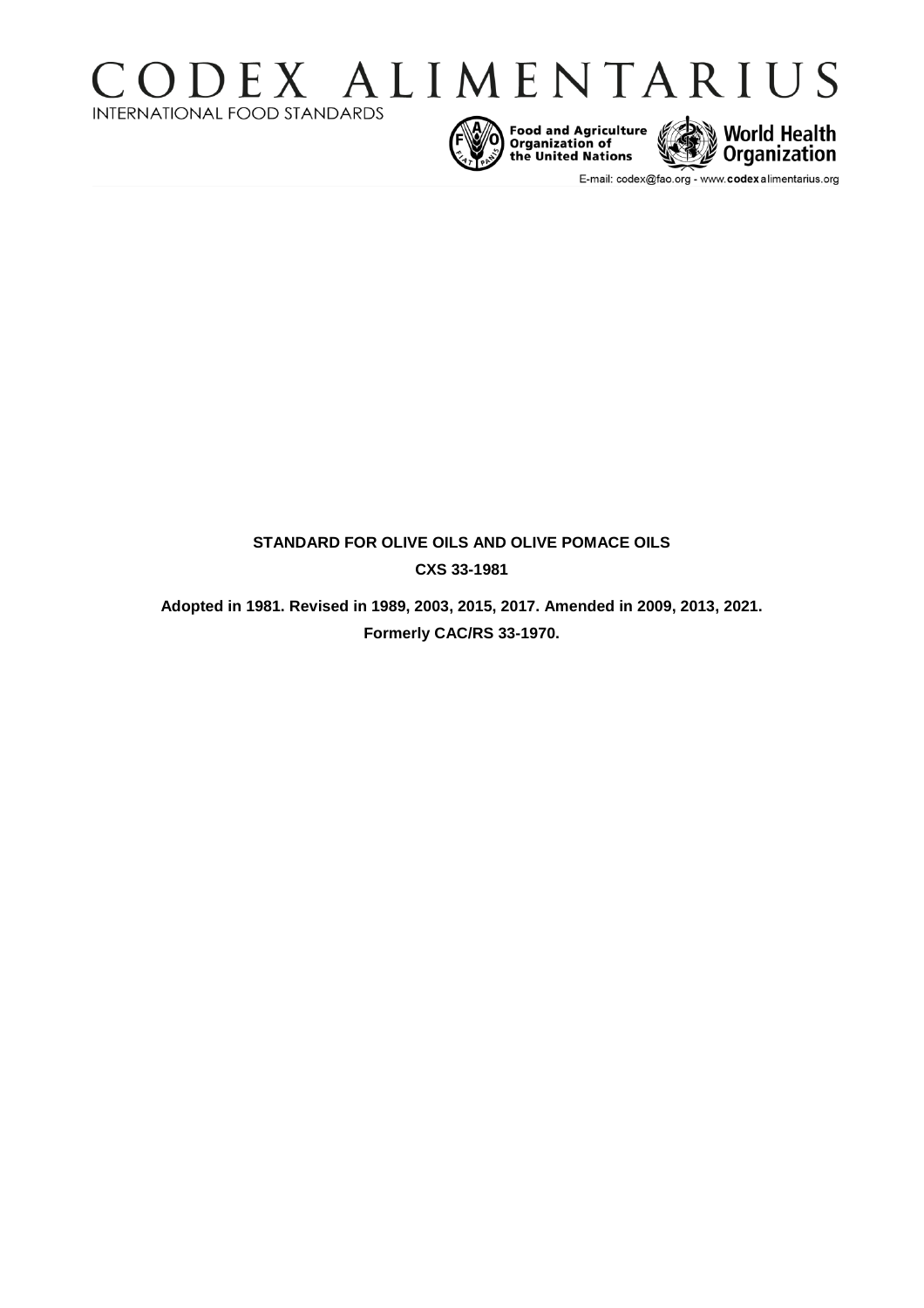### **1. SCOPE**

This Standard applies to olive oils and olive-pomace oils described in Section 2 presented in a state for human consumption.

# **2. DESCRIPTION**

*Olive oil* is the oil obtained solely from the fruit of the olive tree (*Olea europaea* L.), to the exclusion of oils obtained using solvents or re-esterification processes and of any mixture with oils of other kinds.

**Virgin** *olive oil*s are the oils obtained from the fruit of the olive tree solely by mechanical or other physical means under conditions, particularly thermal conditions, that do not lead to alterations in the oil, and which have not undergone any treatment other than washing, decanting, centrifuging and filtration.

*Olive-pomace oil* is the oil obtained by treating olive pomace with solvents other than halogenated solvents or by other physical treatments, to the exclusion of oils obtained by re-esterification processes and of any mixture with oils of other kinds.

# **3. ESSENTIAL COMPOSITION AND QUALITY FACTORS**

*Extra virgin olive oil*: virgin olive oil with a free acidity, expressed as oleic acid, of not more than 0.8 grams per 100 grams and whose other characteristics correspond to those laid down for this category.

*Virgin olive oil*: virgin olive oil with a free acidity, expressed as oleic acid, of not more than 2.0 grams per 100 grams and whose other characteristics correspond to those laid down for this category.

<span id="page-1-0"></span>*Ordinary virgin olive oil*: virgin olive oil with a free acidity, expressed as oleic acid, of not more than 3.3 grams per 100 grams and whose other characteristics correspond to those laid down for this category<sup>1</sup>.

*Refined olive oil:* olive oil obtained from virgin olive oils by refining methods which do not lead to alterations in the initial glyceridic structure. It has a free acidity, expressed as oleic acid, of not more than 0.3 grams per [1](#page-1-0)00 grams and its other characteristics correspond to those laid down for this category<sup>1</sup>.

*Olive oil*: oil consisting of a blend of refined olive oil and virgin olive oils suitable for human consumption. It has a free acidity, expressed as oleic acid, of not more than 1 gram per 100 grams and its other characteristics correspond to those laid down for this category<sup>2</sup>.

<span id="page-1-1"></span>**Refined** *olive-pomace oil*: oil obtained from crude olive-pomace oil by refining methods which do not lead to alterations in the initial glyceridic structure. It has a free acidity, expressed as oleic acid, of not more than 0[.](#page-1-0)3 grams per 100 grams and its other characteristics correspond to those laid down for this category<sup>1</sup>.

*Olive-***pomace** *oil*: oil consisting of a blend of refined olive-pomace oil and virgin olive oils. It has a free acidity, expressed as oleic acid, of not more than 1 gram per 100 grams and its other characteristics correspond to those laid down for this category<sup>2</sup>[.](#page-1-1)

#### **3.1 Organoleptic characteristics (odour and taste) of virgin olive oils**

|                                    | Median of the defect        | Median of the fruity attribute |  |
|------------------------------------|-----------------------------|--------------------------------|--|
| Extra virgin olive oil<br>$Me = 0$ |                             | Me > 0                         |  |
| Virgin olive oil                   | Me > 0<br>$0 < Me \leq 2.5$ |                                |  |
| Ordinary virgin olive oil          | $2.5 < Me \leq 6.0$ *       |                                |  |

or when the median of the defect is less than or equal to 2.5 and the median of the fruity attribute is equal to 0.

 $\overline{a}$ 

<sup>1</sup> This product may only be sold direct to the consumer if permitted in the country of retail sale.

 $2$  The country of retail sale may require a more specific designation.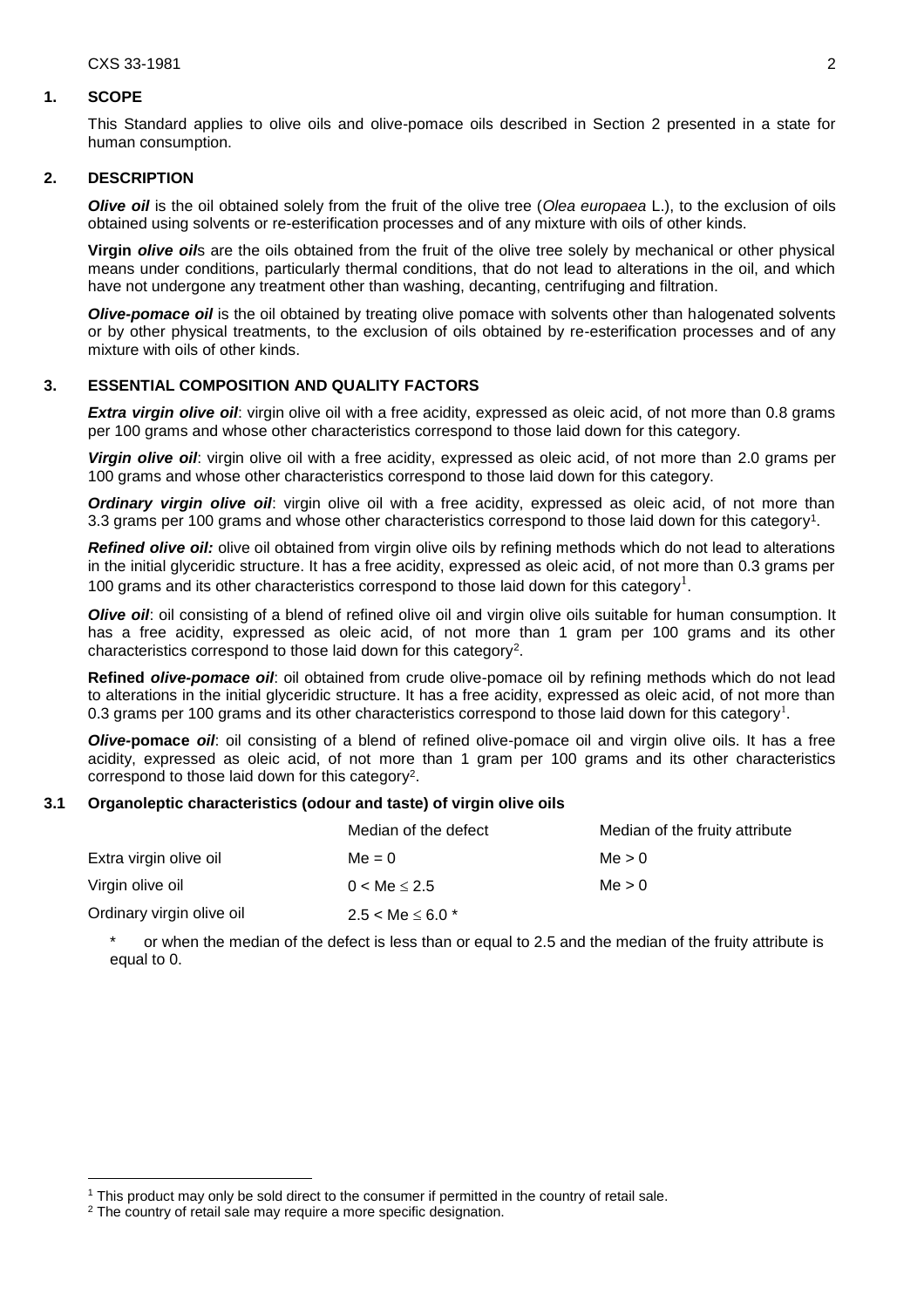# **Fatty acid composition as determined by gas chromatography (% total fatty acids)**

|                     | Virgin olive oils | Olive oil         | Olive-pomace oil         |
|---------------------|-------------------|-------------------|--------------------------|
|                     |                   | Refined olive oil | Refined olive-pomace oil |
| Fatty acid          |                   |                   |                          |
| C14:0               | $0.0 - 0.05$      | $0.0 - 0.05$      | $0.0 - 0.05$             |
| C16:0               | $7.5 - 20.0$      | $7.5 - 20.0$      | $7.5 - 20.0$             |
| C16:1               | $0.3 - 3.5$       | $0.3 - 3.5$       | $0.3 - 3.5$              |
| C17:0               | $0.0 - 0.3$       | $0.0 - 0.3$       | $0.0 - 0.3$              |
| C17:1               | $0.0 - 0.3$       | $0.0 - 0.3$       | $0.0 - 0.3$              |
| C18:0               | $0.5 - 5.0$       | $0.5 - 5.0$       | $0.5 - 5.0$              |
| C18:1               | $55.0 - 83.0$     | $55.0 - 83.0$     | $55.0 - 83.0$            |
| C18:2               | $3.5 - 21.0$      | $3.5 - 21.0$      | $3.5 - 21.0$             |
| $C18:3^3$           |                   |                   |                          |
| C20:0               | $0.0 - 0.6$       | $0.0 - 0.6$       | $0.0 - 0.6$              |
| C20:1               | $0.0 - 0.4$       | $0.0 - 0.4$       | $0.0 - 0.4$              |
| C22:0               | $0.0 - 0.2$       | $0.0 - 0.2$       | $0.0 - 0.3$              |
| C24:0               | $0.0 - 0.2$       | $0.0 - 0.2$       | $0.0 - 0.2$              |
| Trans fatty acids   |                   |                   |                          |
| C18:1 T             | $0.0 - 0.05$      | $0.0 - 0.20$      | $0.0 - 0.40$             |
| $C18:2 T + C18:3 T$ | $0.0 - 0.05$      | $0.0 - 0.30$      | $0.0 - 0.35$             |

### **Sterol and triterpene dialcohol composition**

# **Desmethylsterol composition ( % total sterols)**

| Cholesterol                                                                                                                   | $\leq 0.5$                       |
|-------------------------------------------------------------------------------------------------------------------------------|----------------------------------|
| <b>Brassicasterol</b>                                                                                                         | $\leq$ 0.2 for olive-pomace oils |
|                                                                                                                               | $\leq$ 0.1 for other grades      |
| Campesterol                                                                                                                   | $\leq 4.0^*$                     |
| Stigmasterol                                                                                                                  | < campesterol                    |
| Delta-7-stigmastenol                                                                                                          | $\leq 0.5$                       |
| Beta-sitosterol + delta-5-avenasterol + delta-5-23-stigmastadienol +<br>clerosterol + sitostanol + delta-5-24-stigmastadienol | $\geq 93.0$                      |

\* When an authentic oil naturally has a campesterol level >4.0% and ≤ 4.5%, it is considered virgin or extra virgin olive oil if the stigmasterol level is ≤ 1.4%, the delta-7-stigmastenol level is ≤ 0.3% and stigmastadienes is ≤0.05 mg/kg. The other parameters shall meet the limits set out in the standard.

# **Minimum value for total sterols**

 $\overline{a}$ 

| Virgin olive oils        |             |
|--------------------------|-------------|
| Refined olive oil        | 1,000 mg/kg |
| Olive oil                |             |
| Refined olive-pomace oil | 1,800 mg/kg |
| Olive-pomace oil         | 1,600 mg/kg |

<sup>&</sup>lt;sup>3</sup> Pending the results of IOOC survey and further consideration by the Committee on Fats and Oils, national limits may remain in place.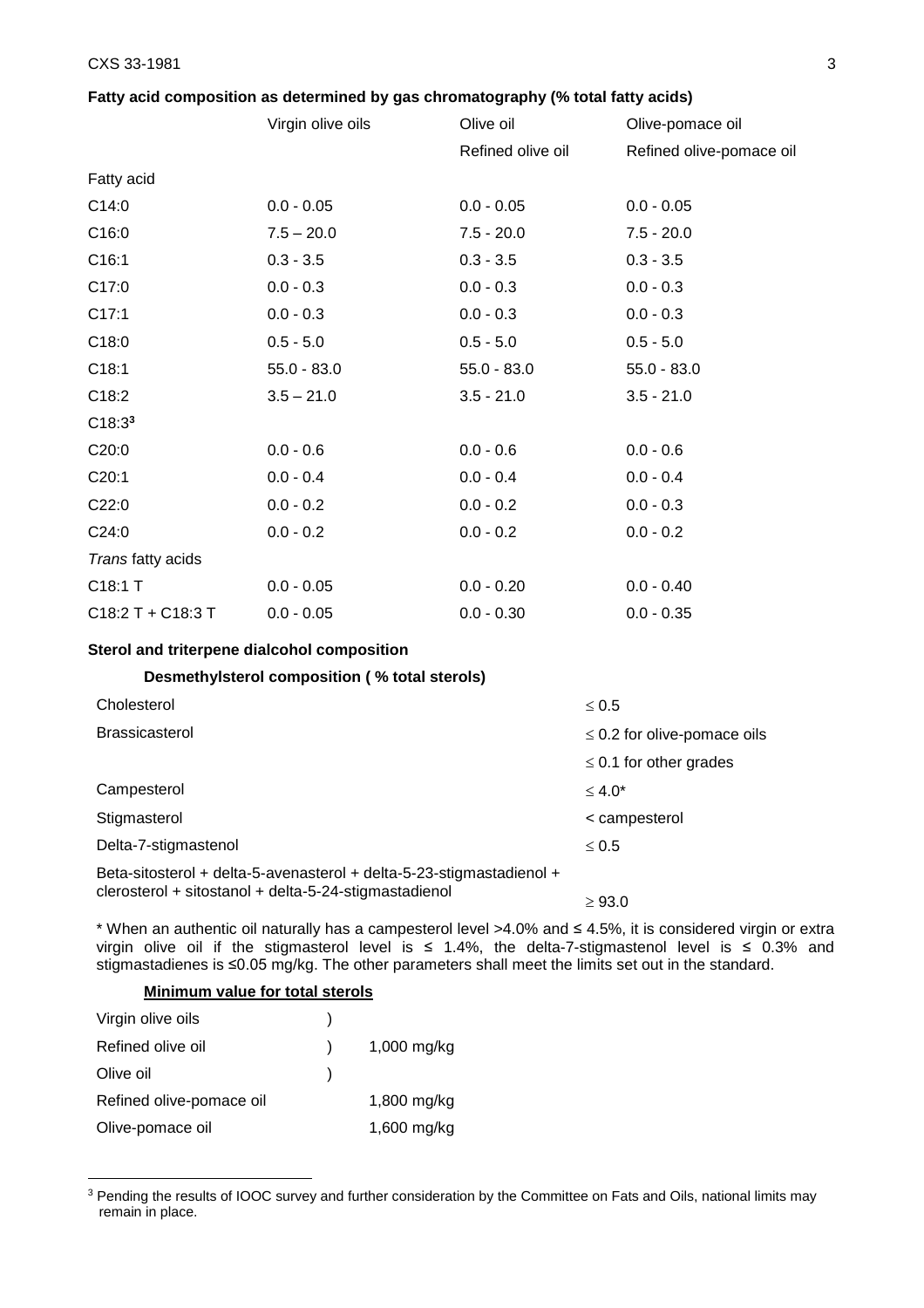# **Maximum erythrodiol and uvaol content (% total sterols)**

| Virgin olive oils               | )                                                                                 |                |  |  |
|---------------------------------|-----------------------------------------------------------------------------------|----------------|--|--|
| Refined olive oil               | $\leq 4.5$                                                                        |                |  |  |
| Olive oil                       |                                                                                   |                |  |  |
| <b>Wax content</b>              |                                                                                   |                |  |  |
|                                 | Level                                                                             |                |  |  |
| Virgin olive oils               | $\leq 250$ mg/kg                                                                  |                |  |  |
| Refined olive oil               | $\leq 350$ mg/kg                                                                  |                |  |  |
| Olive oil                       | ≤ 350 mg/kg                                                                       |                |  |  |
| Refined olive-pomace oil        | > 350 mg/kg                                                                       |                |  |  |
| Olive-pomace oil                | > 350 mg/kg                                                                       |                |  |  |
|                                 | Maximum difference between the actual and theoretical ECN 42 triglyceride content |                |  |  |
| Virgin olive oils               | 0.2                                                                               |                |  |  |
| Refined olive oil               | 0.3                                                                               |                |  |  |
| Olive oil                       | 0.3                                                                               |                |  |  |
| Olive-pomace oils               | 0.5                                                                               |                |  |  |
| Maximum stigmastadiene content  |                                                                                   |                |  |  |
| Virgin olive oils               | $0.15$ mg/kg                                                                      |                |  |  |
| <b>Peroxide</b><br>value        |                                                                                   |                |  |  |
| Virgin olive oils               | $\leq$ 20 milliequivalents of active oxygen/kg oil                                |                |  |  |
| Refined olive oil               | <5 milliequivalents of active oxygen/kg oil                                       |                |  |  |
| Olive oil                       | $\leq$ 15 milliequivalents of active oxygen/kg oil                                |                |  |  |
| Refined olive-pomace oil        | $\leq$ 5 milliequivalents of active oxygen/kg oil                                 |                |  |  |
| Olive-pomace oil                | $\leq$ 15 milliequivalents of active oxygen/kg oil                                |                |  |  |
| Absorbency in ultra-violet K270 |                                                                                   |                |  |  |
|                                 | Absorbency in ultra-violet at 270 nm                                              | <u>Delta K</u> |  |  |
| Extra virgin olive oil          | $\leq 0.22$                                                                       | $\leq 0.01$    |  |  |
| Virgin olive oil                | $\leq 0.25$                                                                       | $\leq 0.01$    |  |  |
| Ordinary virgin olive oil       | $\leq$ 0.30 (*)                                                                   | $\leq 0.01$    |  |  |
| Refined olive oil               | $≤ 1.10$                                                                          | $\leq 0.16$    |  |  |
| Olive oil                       | $\leq 0.90$                                                                       | $\leq 0.15$    |  |  |
| Refined olive-pomace oil        | $\leq 2.00$                                                                       | $\leq 0.20$    |  |  |
| Olive-pomace oil                | $\leq 1.70$                                                                       | $\leq 0.18$    |  |  |

After passage of the sample through activated alumina, absorbency at 270 nm shall be equal to or less than 0.11.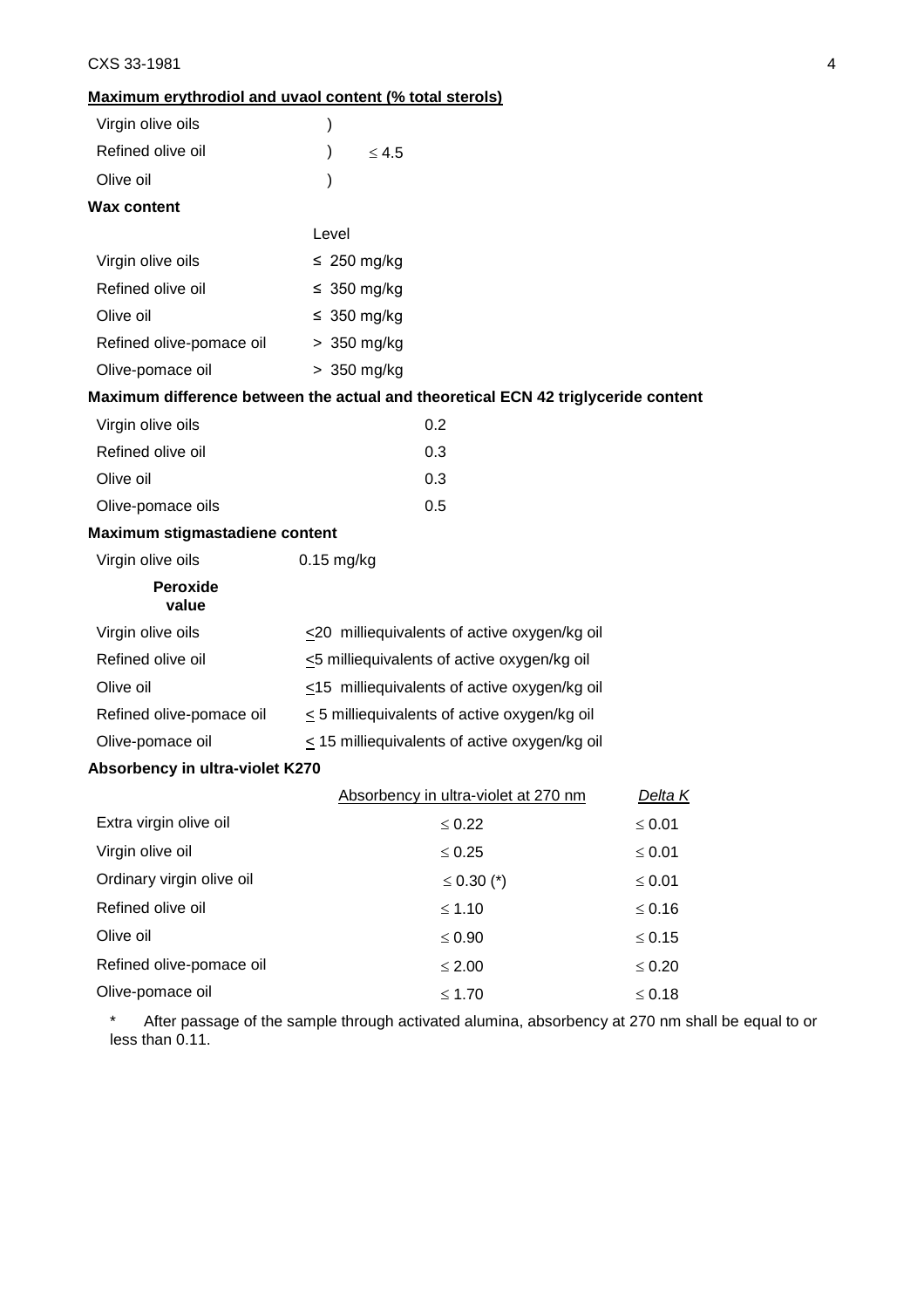#### **4. FOOD ADDITIVES**

Antioxidants used in accordance with Tables 1 and 2 of the *General Standard for Food Additives* (CXS 192- 1995) in food category 02.1.2 (Vegetable oils and fats) are acceptable for use in foods conforming to this Standard.

No additives are permitted in virgin olive oils covered by this Standard.

#### **5. CONTAMINANTS**

**5.1** The **products** covered by this Standard shall comply with the Maximum Levels of the *General Standard for Contaminants and Toxins in Food and Feed* (CXS 193-1995).

### **5.2 Pesticide residues**

The products covered by the provisions of this Standard shall comply with those maximum residue limits established by the Codex Alimentarius Commission for these commodities.

### **5.3 Halogenated solvents**

| Maximum content of each halogenated solvent                   | $0.1$ mg/kg         |
|---------------------------------------------------------------|---------------------|
| Maximum <b>content</b> of the sum of all halogenated solvents | $0.2 \text{ mg/kg}$ |

#### **6. HYGIENE**

It is **recommended** that the products covered by the provisions of this Standard be prepared and handled in accordance with the appropriate sections of the *General Principles of Food Hygiene* (CXC 1-1969), and other relevant Codex texts such as Codes of Hygienic Practice and Codes of Practice.

The products should comply with any microbiological criteria established in accordance with the *Principles and Guidelines for the Establishment and Application of Microbiological Criteria Related to Foods* (CXG 21- 1997).

# **7. LABELLING**

The products shall be labelled in accordance with the *General Standard for the Labelling of Prepackaged Foods* (CXS–1985).

### **7.1 Name of the food**

The name of the product shall be consistent with the descriptions as shown in Section 3 of this Standard. In no case shall the designation 'olive oil' be used to refer to olive-pomace oils.

### **7.2 Labelling of Non-Retail Containers**

Information on the above labelling requirements shall be given either on the container or in accompanying documents, except that the name of the food, lot identification and the name and address of the manufacturer or packer shall appear on the container.

However, lot identification and the name and address of the manufacturer or packer may be replaced by an identification mark, provided that such a mark is clearly identifiable with the accompanying documents.

### **8. METHODS OF ANALYSIS AND SAMPLING**

#### **Determination of the organoleptic characteristics**

According to COI/T.20/Doc. no. 15.

#### **Determination of free acidity**

According to ISO 660 1996, amended 2003 or AOCS Cd 3d-63(03).

### **Determination of the fatty acid composition**

According to COI/T.20/Doc. no. 24 and ISO 5508:1990 and AOCS Ch 2-91(02) or AOCS Ce 1f-96 (02). For Sample preparation ISO 5509:2000 or AOCS Cc 2-66(97)

### **Determination of** *trans* **fatty acids content**

According to COI/T.20/Doc no. 17 or ISO 15304:2002 or AOCS Ce 1f-96 (02).

### **Determination of wax content**

According to COI/T.20/Doc. no. 18 or AOCS Ch 8-02 (02).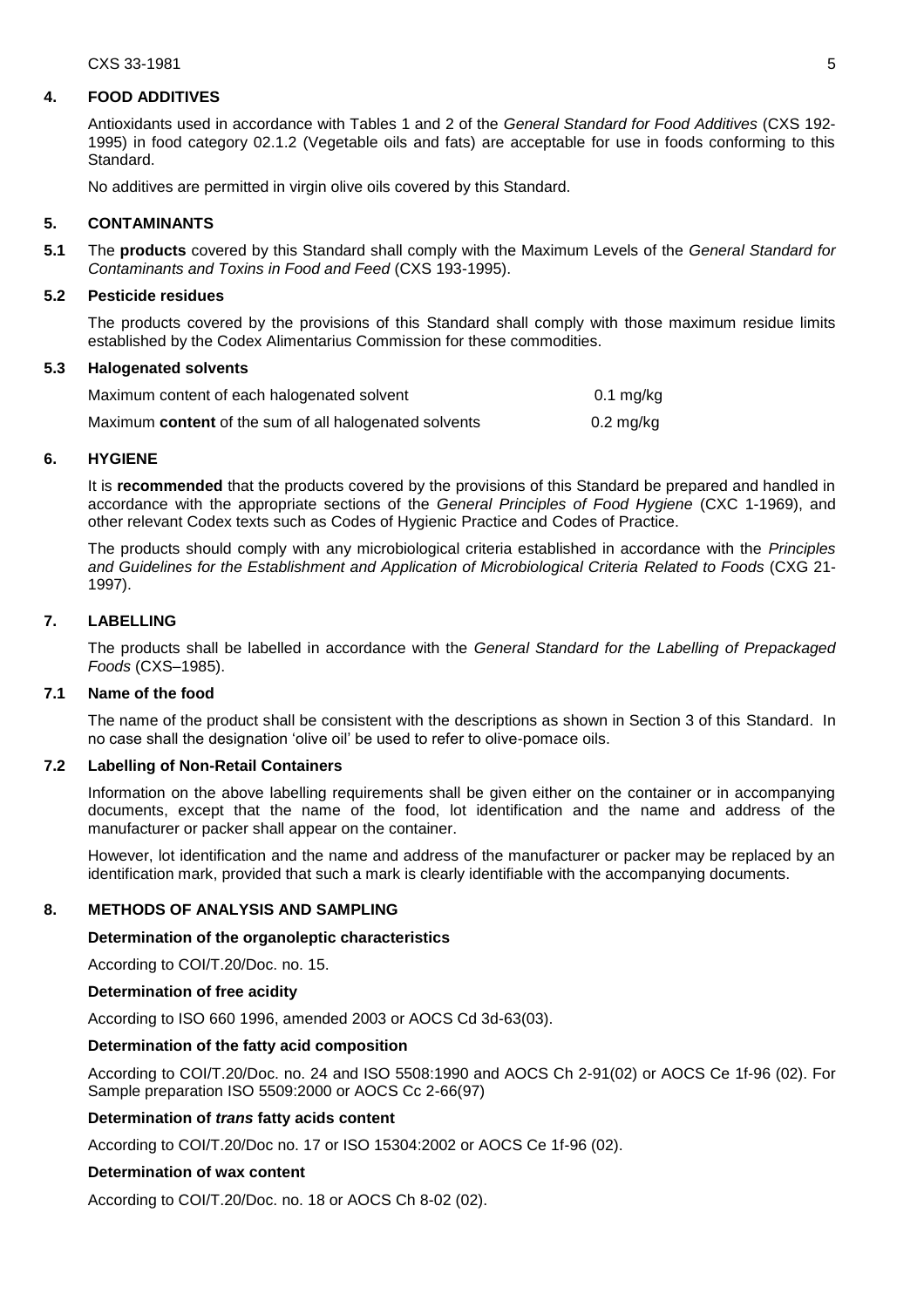# **Calculation of the difference between the actual and theoretical ECN 42 triglyceride content**

According to COI/T.20/Doc. no. 20 or AOCS Ce 5b-89 (97).

# **Determination of sterol composition and content**

According to COI/T.20/Doc. no. 10 or ISO 12228:1999 or AOCS Ch 6-91 (97).

# **Determination of erythrodiol content**

According to COI/T.20/doc. No 30-2011.

# **Determination of stigmastadienes**

According to COl/T.20/Doc. no. 11 or ISO 15788-1:1999 or AOCS Cd 26-96 (03) or ISO 15788-2:2003.

# **Determination of the peroxide value**

According to ISO 3960:2001 or AOCS Cd 8b-90 (03).

# **Determination of the absorbency in ultra-violet**

According to COI/T.20/Doc. no. 19 or ISO 3656:2002 or AOCS Ch 5-91 (01).

# **Determination of alpha-tocopherol**

According to ISO 9936:1997.

# **Detection of traces of halogenated solvents**

According to COI/T.20/Doc. no. 8.

# **Sampling**

According to ISO 661:1989 and ISO 5555:2001.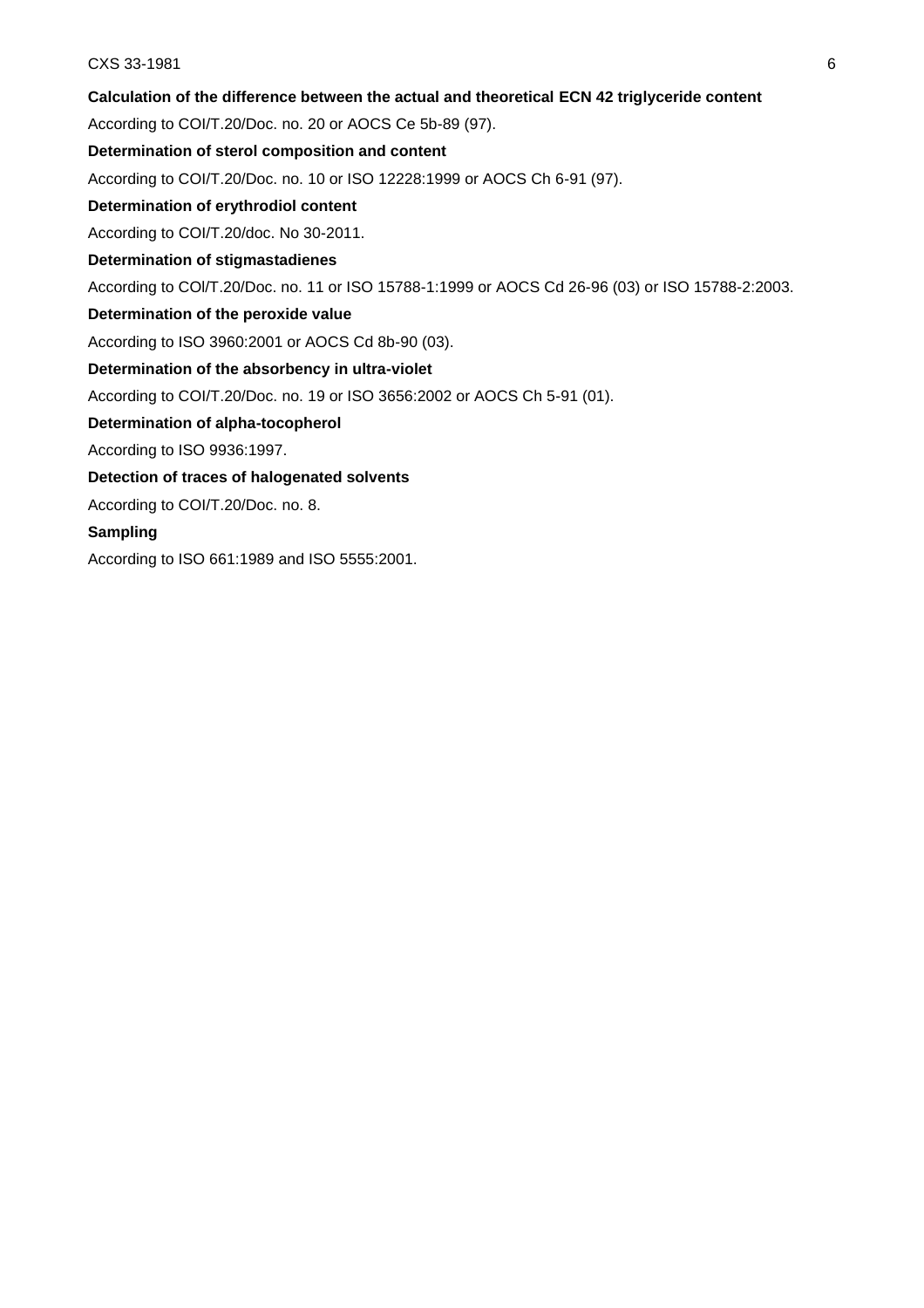### **APPENDIX**

# **OTHER QUALITY AND COMPOSITION FACTORS**

These quality and composition factors are supplementary information to the essential composition and quality factors of the Standard. A product, which meets the essential quality and composition factors but does not meet these supplementary factors, may still conform to the Standard.

# **1. QUALITY CHARACTERISTICS**

|                                      |            |              | Maximum level                    |
|--------------------------------------|------------|--------------|----------------------------------|
| <b>Moisture and volatile matter:</b> |            |              |                                  |
| Virgin olive oils                    |            |              | 0.2%                             |
| Refined olive oil                    |            |              | 0.1%                             |
| Olive oil                            |            |              | 0.1%                             |
| Refined olive-pomace oil             |            |              | 0.1%                             |
| Olive-pomace oil                     |            |              | 0.1%                             |
| Insoluble impurities:                |            |              |                                  |
| Virgin olive oils                    |            |              | 0.1%                             |
| Refined olive oil                    |            |              | 0.05%                            |
| Olive oil                            |            |              | 0.05%                            |
| Refined olive-pomace oil             |            |              | 0.05%                            |
| Olive-pomace oil                     |            |              | 0.05%                            |
| Trace metals:                        |            |              |                                  |
| Iron (Fe)                            |            |              | 3 mg/kg                          |
| Copper (Cu)                          |            |              | $0.1$ mg/kg                      |
| <b>Organoleptic characteristics:</b> |            |              |                                  |
| Virgin olive oils:                   |            |              |                                  |
| See Section 3 of Standard.           |            |              |                                  |
| Others:                              |            |              |                                  |
|                                      | Odour      | <b>Taste</b> | Colour                           |
| Refined olive oil                    | acceptable | acceptable   | light yellow                     |
| Olive oil                            | good       | good         | light, yellow to green           |
| Refined olive-pomace oil             | acceptable | acceptable   | light, yellow to brownish yellow |

Olive-pomace oil acceptable acceptable light, yellow to green

**Appearance at 20°C for 24 hours:**

Refined olive oil, olive oil, refined olivepomace oil, olive-pomace oil:

Limpid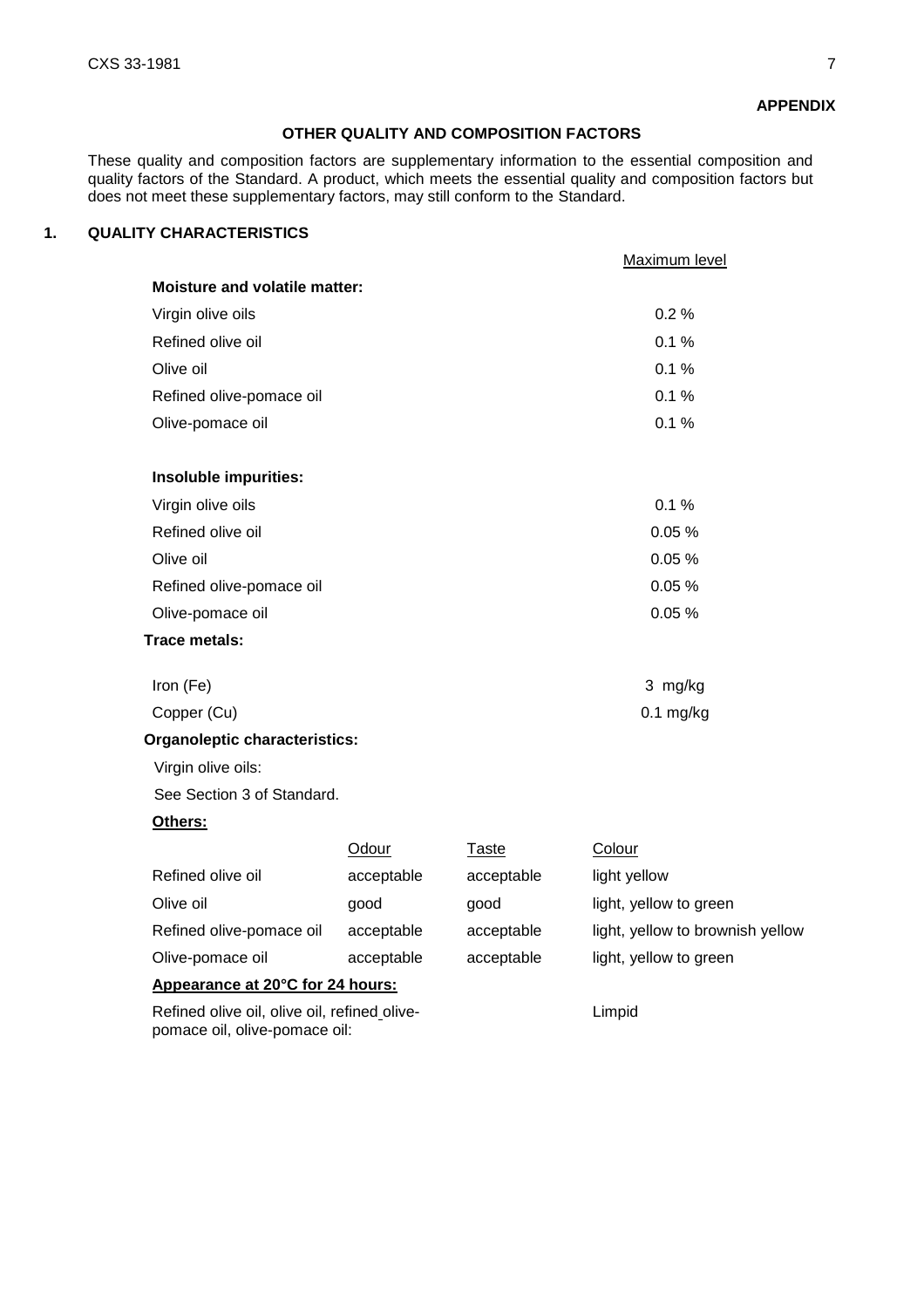<span id="page-7-0"></span> $\overline{a}$ 

# **2. COMPOSITION CHARACTERISTICS**

Saturated fatty acids at the 2-position in the triglyceride (sum of palmitic & stearic acids)**:**

Maximum level Virgin olive oils 1.5 % Refined olive oil 1.8 % Olive oil **Olive oil** Refined olive-pomace oil 2.2 % Olive-pomace oil 2.2 %

# **3. CHEMICAL AND PHYSICAL CHARACTERISTICS**

| Relative density (20°C/water at 20°C): | 0.910-0.916                          |
|----------------------------------------|--------------------------------------|
| 20<br>Refractive index (n $D$ ):       |                                      |
| Virgin olive oils                      |                                      |
| Refined olive oil                      | 1.4677-1.4705                        |
| Olive oil                              |                                      |
| Olive-pomace oils                      | 1.4680-1.4707                        |
| Saponification value (mg KOH/g oil):   |                                      |
| Virgin olive oils                      |                                      |
| Refined olive oil                      | 184-196                              |
| Olive oil                              |                                      |
| Olive-pomace oils                      | 182-193                              |
| Iodine value (Wijs):                   |                                      |
| Virgin olive oils                      |                                      |
| Refined olive oil                      | 75-94                                |
| Olive oil                              |                                      |
| Olive-pomace oils                      | 75-92                                |
| Unsaponifiable matter:                 |                                      |
|                                        | <b>Maximum level</b>                 |
| Virgin olive oils                      |                                      |
| Refined olive oil                      | 15 g/kg                              |
| Olive oil                              |                                      |
| Olive-pomace oils                      | 30 g/kg                              |
| Absorbency in ultra-violet K232        |                                      |
|                                        | Absorbency in ultra-violet at 232 nm |
| Extra virgin olive oil                 | ≤ 2.50 <sup>4</sup>                  |
| Virgin olive oil                       | $\leq$ 2.604                         |
|                                        |                                      |

<sup>&</sup>lt;sup>4</sup> The country of retail sale may require compliance with these limits when the oil is made available to the end consumer.